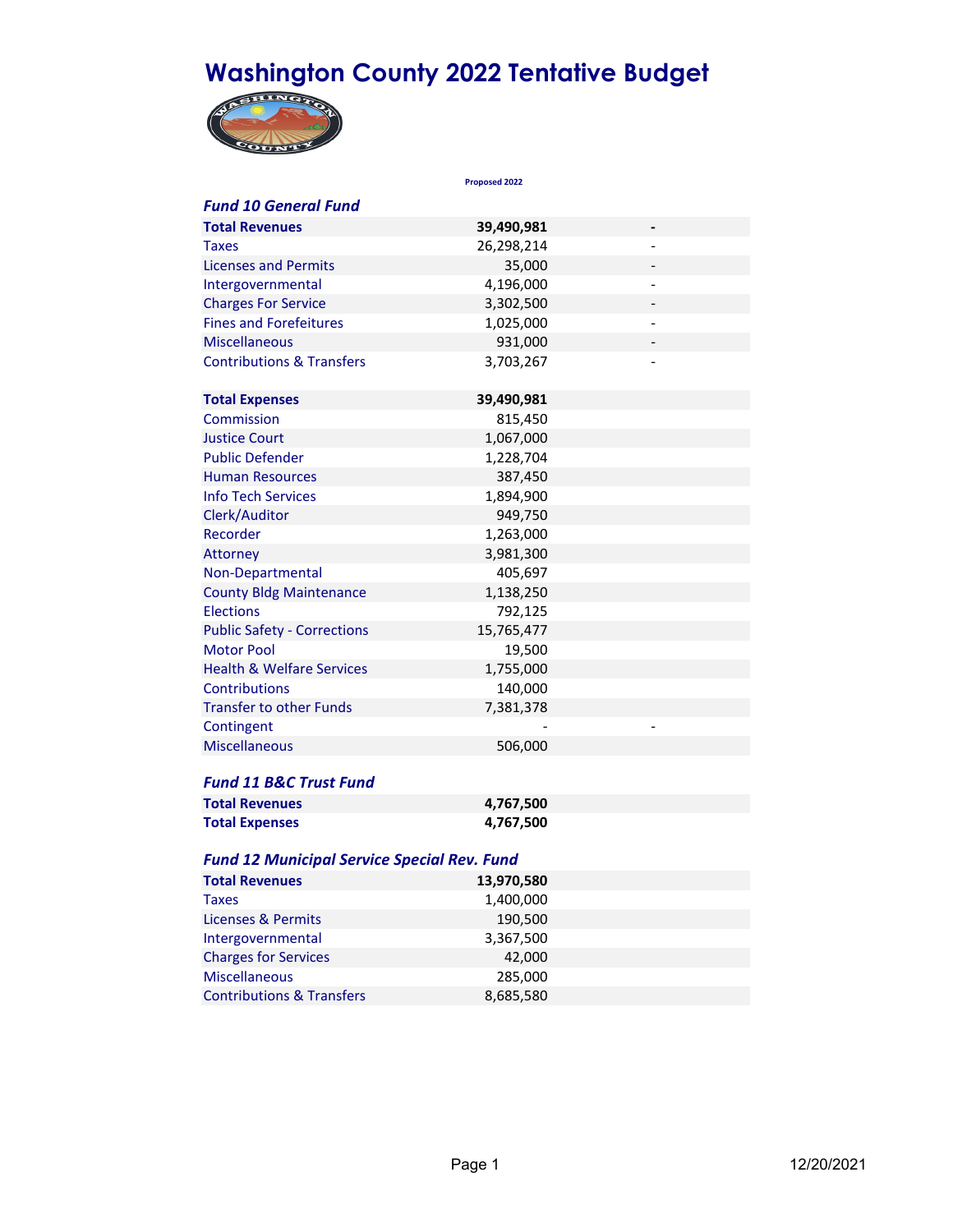**Proposed 2022**

| <b>Total Expenses</b>                      | 13,970,580 |  |
|--------------------------------------------|------------|--|
| <b>Public Works</b>                        | 1,928,763  |  |
| <b>Community Development</b>               | 287,300    |  |
| GIS                                        | 286,700    |  |
| <b>Public Safety - Patrol</b>              | 7,990,550  |  |
| <b>Fire Control</b>                        | 281,600    |  |
| <b>Building Inspectors</b>                 | 306,250    |  |
| <b>Maintenance Shop</b>                    | 385,140    |  |
| <b>Weed Control</b>                        | 194,100    |  |
| <b>Street &amp; Highway Beautification</b> | 141,500    |  |
| <b>Transfers</b>                           | 1,331,301  |  |
| Miscellaneous/Contingent                   | 837,376    |  |

### *Fund 14 Assessing & Collecting Fund*

| <b>Total Revenues</b> | 11,098,712 |  |
|-----------------------|------------|--|
| <b>Total Expenses</b> | 11,098,712 |  |
| <b>Treasurer</b>      | 660.250    |  |
| Assessor              | 3,991,000  |  |
| <b>Other Expenses</b> | 6,447,462  |  |

#### *Fund 20 Children's Justice Center Fund*

| <b>Total Revenues</b> | 783.572 |
|-----------------------|---------|
| <b>Total Expenses</b> | 783,572 |

#### *Fund 22 County Library System Fund*

| <b>Total Revenues</b>                | 4,757,250 |  |
|--------------------------------------|-----------|--|
| <b>Total Taxes</b>                   | 4,430,407 |  |
| Intergovernmental                    | 28,500    |  |
| <b>Fines</b>                         | 80,000    |  |
| <b>Miscellaneous Revenues</b>        | 63,000    |  |
| <b>Contributions &amp; Transfers</b> | 155,343   |  |
|                                      |           |  |
| <b>Total Expenses</b>                | 4,757,250 |  |

|                           | .,, .,    |  |
|---------------------------|-----------|--|
| <b>Library Grants</b>     | 500       |  |
| <b>Library Operations</b> | 4,691,750 |  |
| <b>RDA Tax Expense</b>    | 65.000    |  |

## *Fund 23 Habitat Conservation Plan Fund*

| <b>Total Revenues</b> | 2,635,172 |
|-----------------------|-----------|
| <b>Total Expenses</b> | 2,635,172 |

# *Fund 24 Council on Aging Fund*

| <b>Total Revenues</b>         | 1,936,417 |  |
|-------------------------------|-----------|--|
| <b>Total Expenses</b>         | 1,936,417 |  |
| <b>Council on Aging Admin</b> | 254,717   |  |
| St. George Center             | 616,600   |  |
| <b>Hurricane Center</b>       | 282,700   |  |
| <b>Enterprise Center</b>      | 134,200   |  |
| <b>Donation Expense</b>       | 28,200    |  |
| <b>Nutrition Expenses</b>     | 620,000   |  |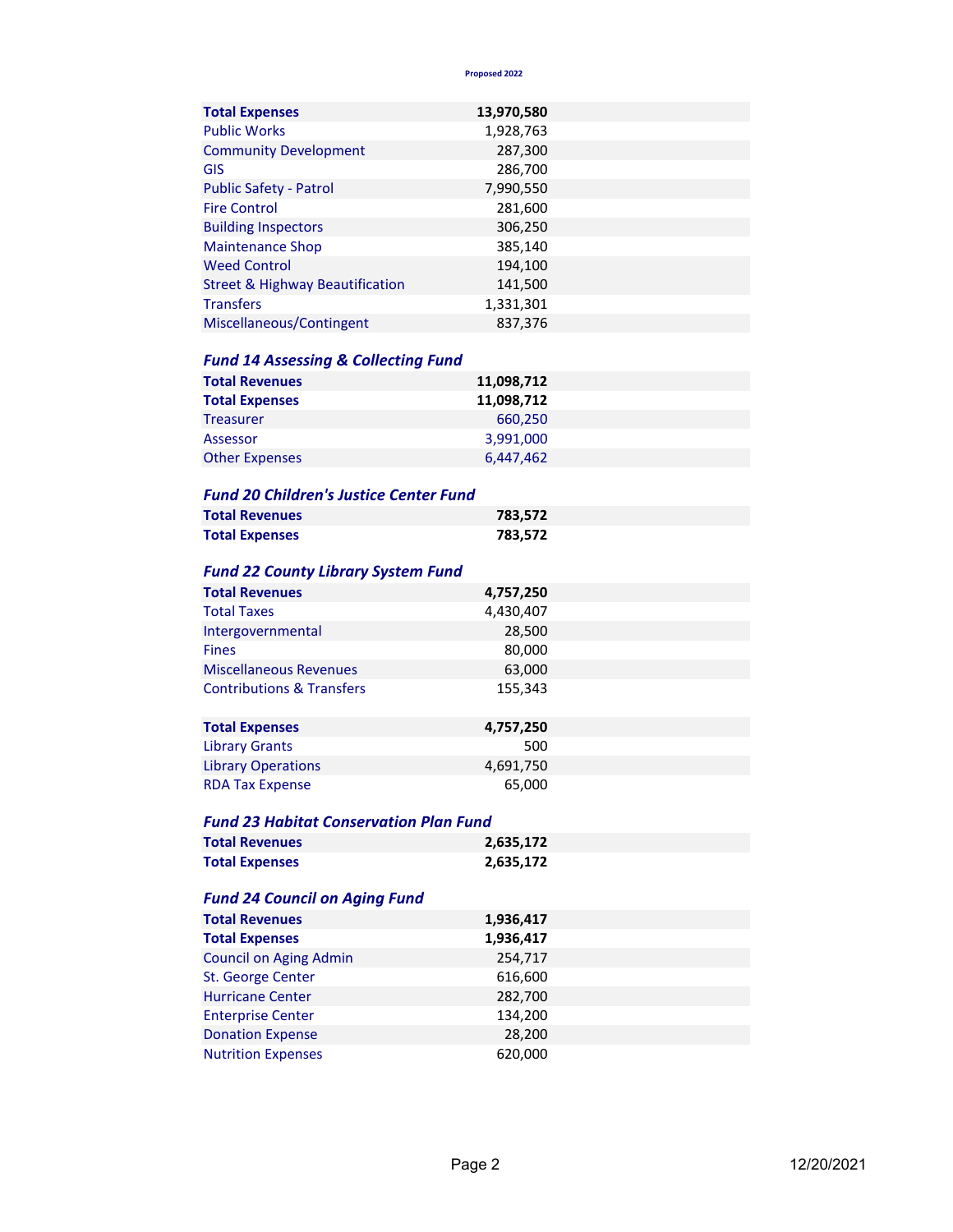**Proposed 2022**

| <b>Fund 25 Tourism Office Fund</b>      |            |  |
|-----------------------------------------|------------|--|
| <b>Total Revenues</b>                   | 20,439,808 |  |
| Taxes                                   | 13,500,000 |  |
| <b>Charges for Services</b>             |            |  |
| <b>Miscellaneous</b>                    | 157,350    |  |
| <b>Contributions &amp; Transfers</b>    | 6,782,458  |  |
|                                         |            |  |
| <b>Total Expenses</b>                   | 20,439,808 |  |
| <b>Transfers &amp; Other Uses</b>       | 4,905,208  |  |
| <b>Tourism Office</b>                   | 7,734,100  |  |
| <b>Tourism Related Projects</b>         | 7,260,500  |  |
| <b>TRT for Emergency Svcs</b>           | 540,000    |  |
|                                         |            |  |
| <b>Fund 26 County Recreation Fund</b>   |            |  |
| <b>Total Revenues</b>                   | 6,752,173  |  |
| <b>Total Taxes</b>                      | 4,700,000  |  |
| Grants                                  |            |  |
| <b>Regional Park</b>                    | 335,000    |  |
| So Utah Shooting Sports Park            | 7,500      |  |
| <b>County Fair</b>                      | 468,750    |  |
| <b>Misc</b>                             |            |  |
| <b>Contributions &amp; Transfers</b>    | 1,240,923  |  |
|                                         |            |  |
| <b>Total Expenses</b>                   | 6,752,173  |  |
| <b>USU Extension</b>                    | 260,600    |  |
| <b>Regional Park Facility</b>           | 1,647,348  |  |
| <b>Convention Center</b>                | 3,472,175  |  |
| <b>County Fair</b>                      | 579,950    |  |
| AgFest                                  | 90,000     |  |
| <b>Confluence Park</b>                  | 231,700    |  |
| So Utah Shooting Sports Park            | 358,400    |  |
| <b>Donations</b>                        | 112,000    |  |
|                                         |            |  |
| <b>Fund 28 Grant and Endowment Fund</b> |            |  |
| <b>Total Revenues</b>                   | 24,007,953 |  |
| <b>Total Expenses</b>                   | 24,007,953 |  |
| <b>Misc Sheriff</b>                     |            |  |
| <b>DEA Eradication</b>                  |            |  |
| <b>JAG</b>                              |            |  |
| <b>SCAAP Grants</b>                     | 5,000      |  |
| <b>Predator Control Grant</b>           | 1,200      |  |
| <b>Drug Court</b>                       | 188,000    |  |
| <b>Emergency Operations</b>             | 1,856,000  |  |
| <b>America Rescue Plan</b>              | 17,244,086 |  |
| <b>Court Support Services</b>           | 4,607,267  |  |
| <b>Receiving Center</b>                 |            |  |
| Violence Against Women Grant            | 106,400    |  |
|                                         |            |  |
| <b>Fund 29 Dixie Center Fund</b>        |            |  |
| <b>Total Revenues</b>                   | 7,011,335  |  |
| <b>Total Expenses</b>                   | 7,011,335  |  |